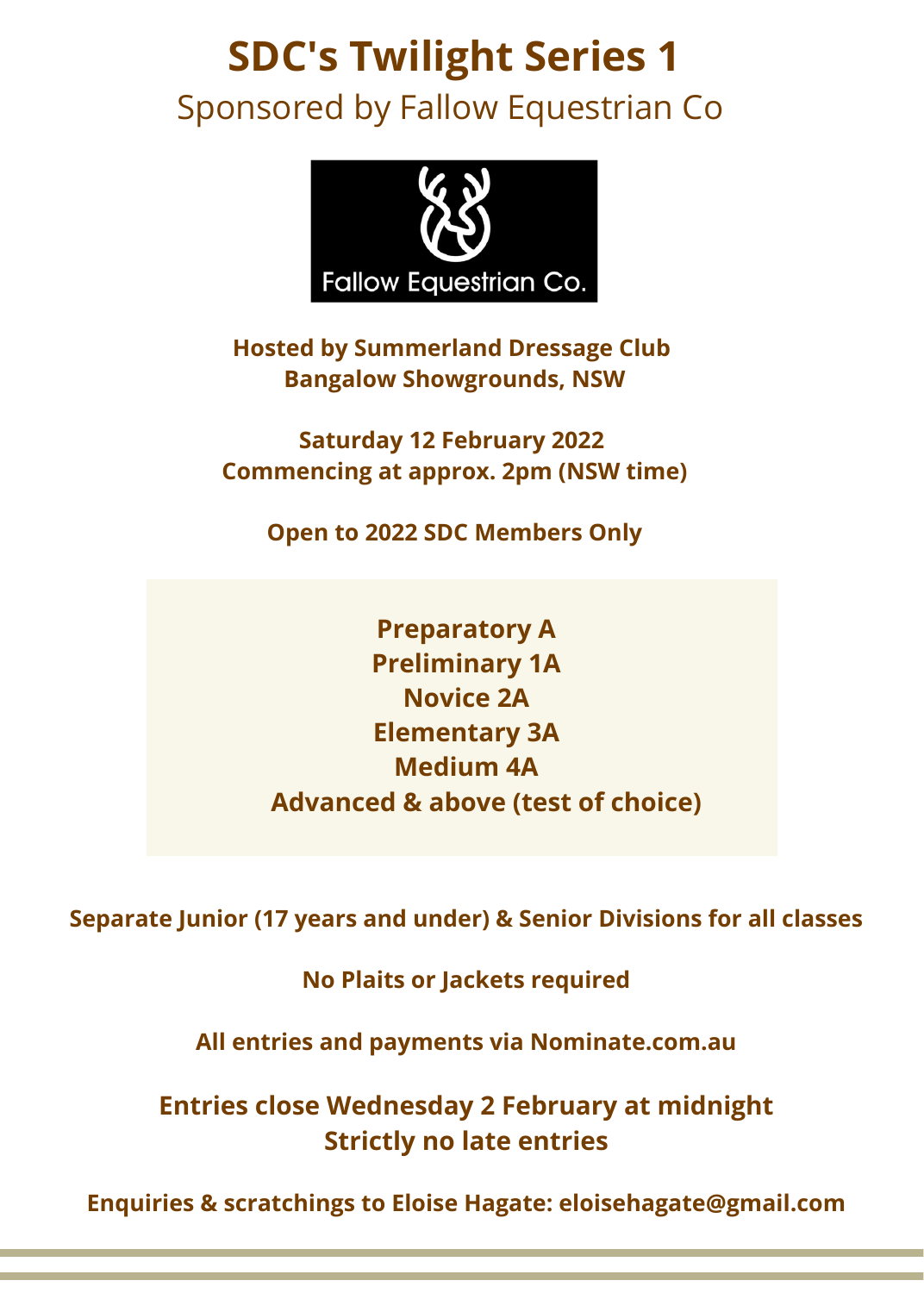#### **COSTS**

\$25 per test All costs payable with entry online via Nominate.com.au

#### **PRIZES:**

Ribbons 1st to 6th for Junior & Senior Divisions

### **OVERALL CHAMPION & RESERVE CHAMPIONS ARE AWARDED AT THE END OF BOTH TWILIGHT SERIES AT THE FOLLOWING LEVELS:**

# **PREPARATORY PRELIMINARY NOVICE ELEMENTARY** *(if 10 or more entries)*

**Horse Health Declarations** must be submitted with entries via Nominate.com.au

**All attendees must follow SDC's Covid19 Safety Plan** (can be found on SDC's website)

Entries to Preparatory Level are restricted to horse and rider combinations who have not won at that level more than three times.

**Enquiries & scratchings** to Eloise Hagate: eloisehagate@gmail.com

Catering will be advised on the draw

Draw will be posted on website and SDC'S Facebook page

For weather and event updates check SDC's Facebook page and your emails

## **Official Event Photographer: Georgia Hackett from Hackett Photos**

Official presentation will occur only at completion of Twilight Series 2 event.

**Please note to enter the Twilight Series you must be a 2022 SDC member. To join or renew your membership go to SDC's website and join prior to nominating for this event.**

**No late entries will be accepted and all entries must be via Nominate.com.au Entries close midnight Wednesday 2 February 2022**